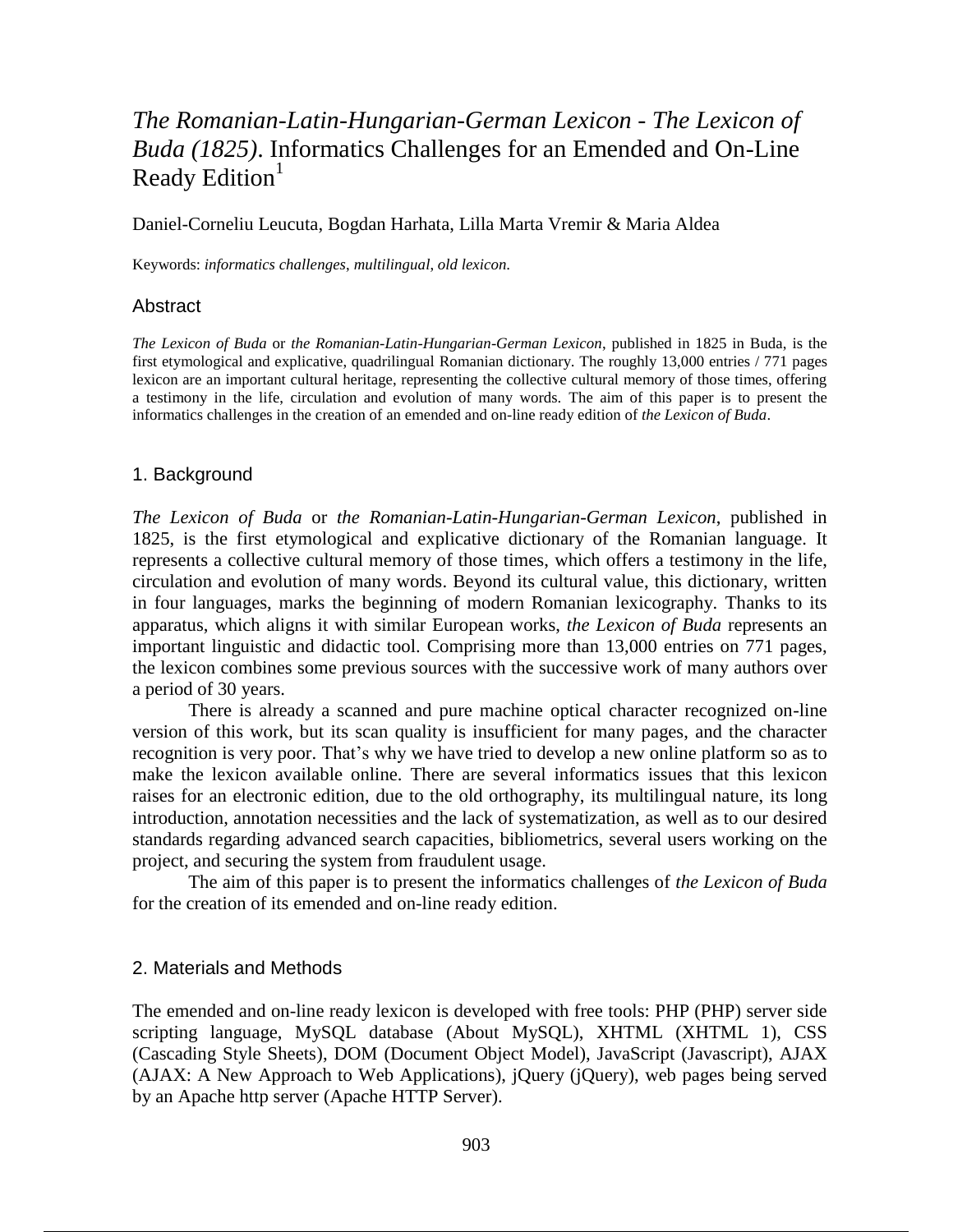This system is designed to offer (a) dynamic web pages of the original scanned, transcribed and transliterated version of the introduction, also translated, and of all dictionary entries, next to the emended version, (b) a simple and an advanced search system for both original and emended versions, (c) a system allowing to build the database content, (d) a database of users having the right to access these resources, (e) backup and restore pages, (f) and a system to log site activity, that can be used for bibliometrics and to identify fraudulent access to the website .

### 3. Results and Discussion

The emended and on-line ready edition of the lexicon is a work in progress. Several informatics issues that the lexicon has raised for this electronic edition have been dealt with or answers to be implemented in the near future have been found.

## 3.1. *The old orthography*

3.1.1. *Finding and creating the fonts*. The multilingual dictionary contains old orthography for different languages: Gothic letters with particular traits for the German text, Hungarian orthography, the etymological writing of Romanian, the Cyrillic characters for old Romanian. To deal with these different font problems we have chosen Gentium Plus free font (*Gentium – a typeface for the nations*) that covers all letters and diacritics needed for old Latin writing Romanian, Latin and Hungarian. The German Gothic writing was solved with Leipzig Fraktur free font (*Leipzig Fraktur*). The most difficult endeavor has been the old Cyrillic glyphs. No set of Cyrillic glyphs for that period of time is available, and although there are many Cyrillic fonts for many languages, none contain all letters, diacritics and the correct shape for those glyphs. The solution has been to create the Cyrillic with a font drawing software Fontforge (*FontForge*). For diacritics, and accents, special signs have been drawn to accommodate for lower and uppercase characters. This approach, instead of creating glyphs for every letter – diacritic or accent combination, has been used to minimize the number of glyphs. The accents / diacritics can be combined with any letter, being drawn after the letter has been typed. This new font can be made freely accessible in the public domain.

3.1.2. *Working with the fonts in the web interface*. The number of Cyrillic glyphs is far bigger then the keys on the keyboard. The mapping has been done so that Latin letters on the keyboard may have a corresponding Cyrillic glyph. Remaining Cyrillic glyphs, diacritics and accents, and also Hungarian or etymological Romanian orthography, as well as rare letters have been drawn as tiny buttons in the website text editor allowing their insertion. The dictionary entry text box is in fact a text area that is controlled by a WYSIWYG (what you see is what you get) html Editor – TinyMCE (*TinyMCE – Javascript WYSIWYG Editor*). This script is added to the HTML page and can be extended with buttons or other devices. The buttons are similar to the ones in Microsoft Office toolbars and can perform different functions. In our case, the image on the buttons has been defined as that of the glyphs. The code triggered by the buttons is to insert the corresponding code for the letter in the input field for the dictionary entry. The JavaScript code for it is the following: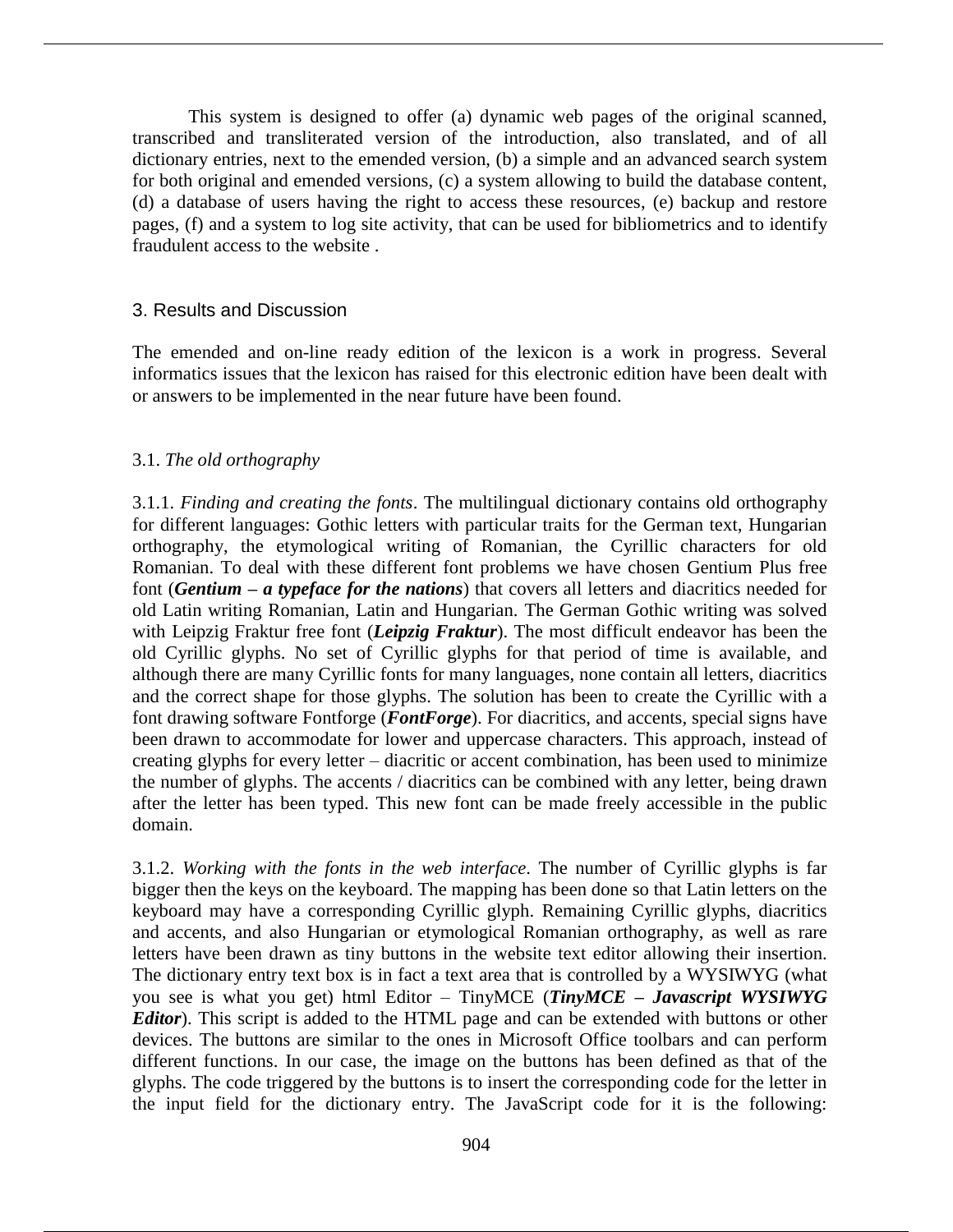ed.addButton('ButtonName', {title : 'Cyrillic – leter name', image : 'ImageFileName.png', onclick : function() {ed.focus(); ed.selection.setContent('ś');}}).

3.1.3. *Making uncommon fonts visible in any web browser*. Web browsers render pages with fonts installed on the computer. The fonts used in our project are not commonly installed in current operating systems. This requires that the fonts be offered by the web site so that the browser may render the page with the correct glyphs. Different browsers are able to work with different font file types to this end. The way to make the majority of them work with these special fonts is by converting the font to different font file formats (that can be perceived by different browsers) with FontForge – .eot (Embedded Open Type File Format), .ttf (TrueType Reference Manual), .svg (Scalable Vector Graphics), .otf (OpenType specification) –, and online tools for this – .otf to woff (Convert otf to Woff, WOFF File Format). Next, we have added the following lines of code in the Cascading Style Sheet of the web page: @font-face {font-family: 'romtipar'; src: url('romtipar.eot'); src: url('romtipar.eot?#iefix') format('embedded-opentype'), url('romtipar.woff') format('woff'), url('romtipar.ttf') format('truetype'), url('romtipar.svg#romtipar') format('svg');} (*How to Use @font-face*). In the above code, *romtipar* is the name of the Cyrillic font for old Romanian writing.

# 3.2. *The multilingual website*

The dictionary has information in several languages. The interest of the dictionary becomes broader, so a multilingual website is needed, for international users. The content in multiple languages, many of them using different and uncommon fonts, exacts a simple and efficient way to display the information correctly.

3.2.1. *Displaying multiple fonts in the same paragraph*. There are several fonts needed to correctly show glyphs in Cyrillic, Gothic, or Latin written texts for each dictionary entry. The solution to this problem was to set a Latin based font, *Gentium Plus*, for the whole dictionary entry as the default font that would cover the old Romanian, Latin and Hungarian texts. For the Cyrillic and Gothic we have defined two formatting buttons that apply a style with the corresponding font (our newly defined Cyrillic font and Leipzig Fraktur respectively) for any text that is selected. This works in a way similar to that of applying a style to a text in Microsoft Word text editor. When linguists enter the text in the dictionary entry text box, they apply this formatting so as to make sure that pages show the correct font for each piece of text, irrespective of the language. The code for this solution is part of the code for the action triggered by the formatting button in the HTML editor: ed.selection.setContent ('<span class="LeXBuDcyrillic">' + ed.selection.getContent() + '</span>' ). Here, *LeXBuDcyrillic* means the style for the Cyrillic text, that in a Cascading Style Sheet (CSS) file is defined to show the old Cyrillic font.

3.2.2. *Printing pages in multiple languages*. When the on-line dictionary is completed, its whole text will also be used to create a printed version of it. In order to correctly render the fonts in a Word document where the text will be copy pasted, we have created a listing version of the dictionary that allows this. The listing version replaces the span class = "LeXBuDcyrillic" defining the style with CSS files that Word won't understand due to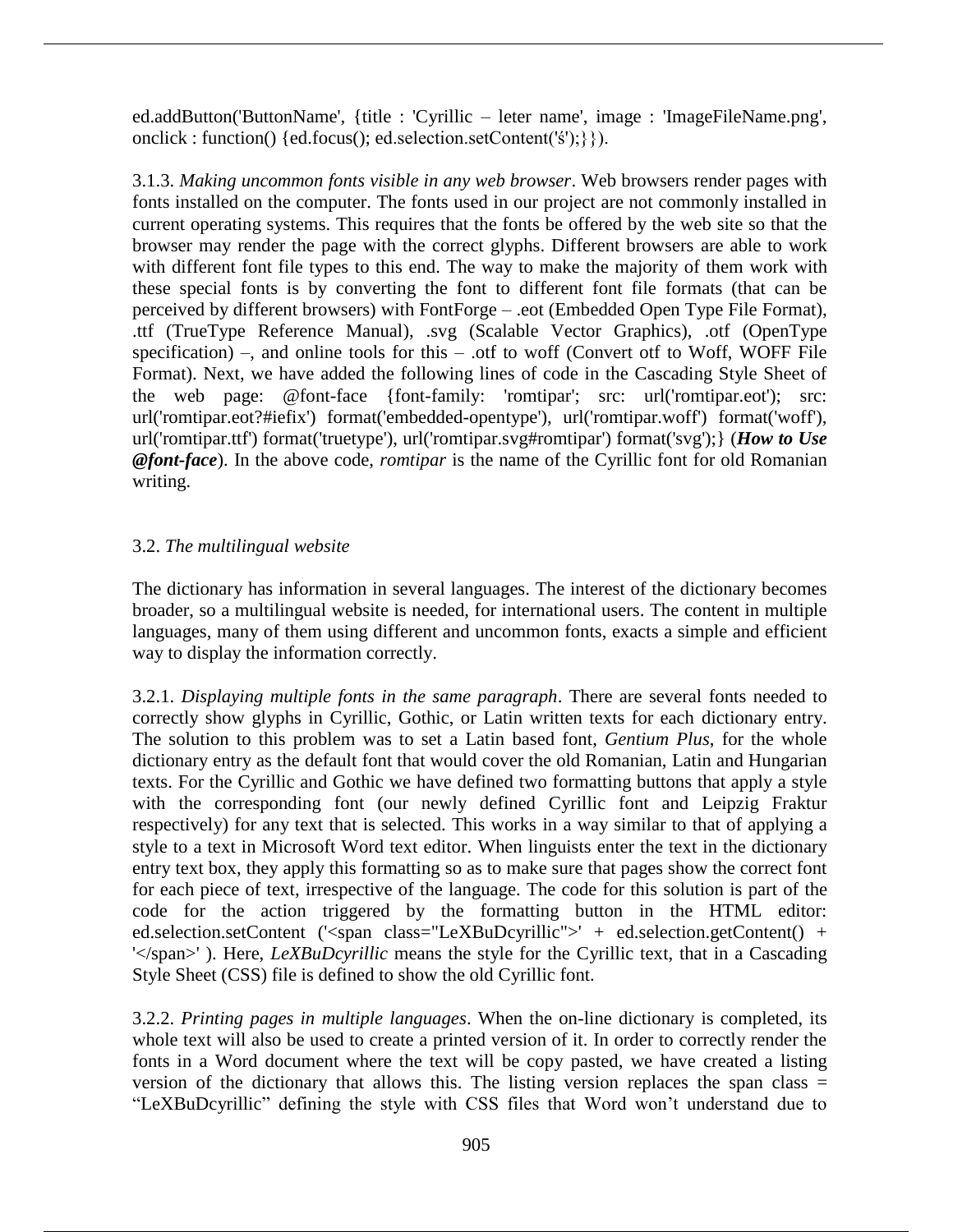unusual style name with a style  $=$  "font-family: romtipar;". This, combined with the font file installed on the printing computer, will allow proper printing of the lexicon content.

# 3.3. *The lack of systematization*

The dictionary was written over a period of 30 years, by many authors, almost two hundred years ago. This resulted in a lack of systematization of the content structure and numbering system. The project is supposed to create two versions of the lexicon, an identical replica in an electronic format, and an emended one. One possibility was to build a hierarchical system structure for dictionary entries that could cover all the possibilities of content structures and coding systems. This structure would be filled with information and then, when needed, the original content could be recreated programmatically. The advantage of this system is that it would allow a structured content storage of information, very flexible and advanced search functionalities, automatic numbering of voices, definitions, and contextualization. Its disadvantages are due to programming and working with such a hierarchical system input structure, programming the rendering of the original text, and the lack of systematization that would result in an overly complex tree structure. Since in, our approach we have meant to create a text tagging system, pieces of text that have a specific utility (etymology, notes, grammar information, and so on) can be selected by philologists and associated with a certain tag. The tagging system is similar to XML tags, so, before the selected text an  $\leq$ etym $>$  structure, and at its end an  $\leq$ /etym $>$  structure is written. Those tags can be handwritten, or they can be applied by clicking a button in the toolbar of the dictionary entry text editor. Easily to understand and to be used by philologists, easy to program, this technique doesn't result in overly complex structures if the tag system is not overly extended. Such a tagging system can associate several tags to the same piece of text, provided that it does not intersect starting and ending tags. This would also enable the creation of a hierarchical structure, if needed. The tagging system permits advanced search functions, for specific tagged texts, with further programming steps.

# 3.4. *Simple and advanced search necessities*

The lexicon should allow for simple and advanced search techniques. The simple search already enables searching for title words, and full text search inside the original ancient text as well as in the emended version. The advanced search technique allows for searching specific tags by typing them in the search box. The user friendly interface will offer a radio box list that will facilitate searching for text in specific tagged texts (etymology, notes, grammar etc.).

3.4.1. *Searching for text in specific tagged texts.* Due to the way text is tagged, a search within the field where the entire dictionary entry is held would result in false positive results. That is, if one searches for a text within a tagged text (e.g. *etymology*), when a searched text is found in a dictionary entry, which also has a piece of text with the tag of interest the found text might lie outside the tagged one. To avoid this for any dictionary entry separate fields for each tag are created every time the entry is saved. This allows for a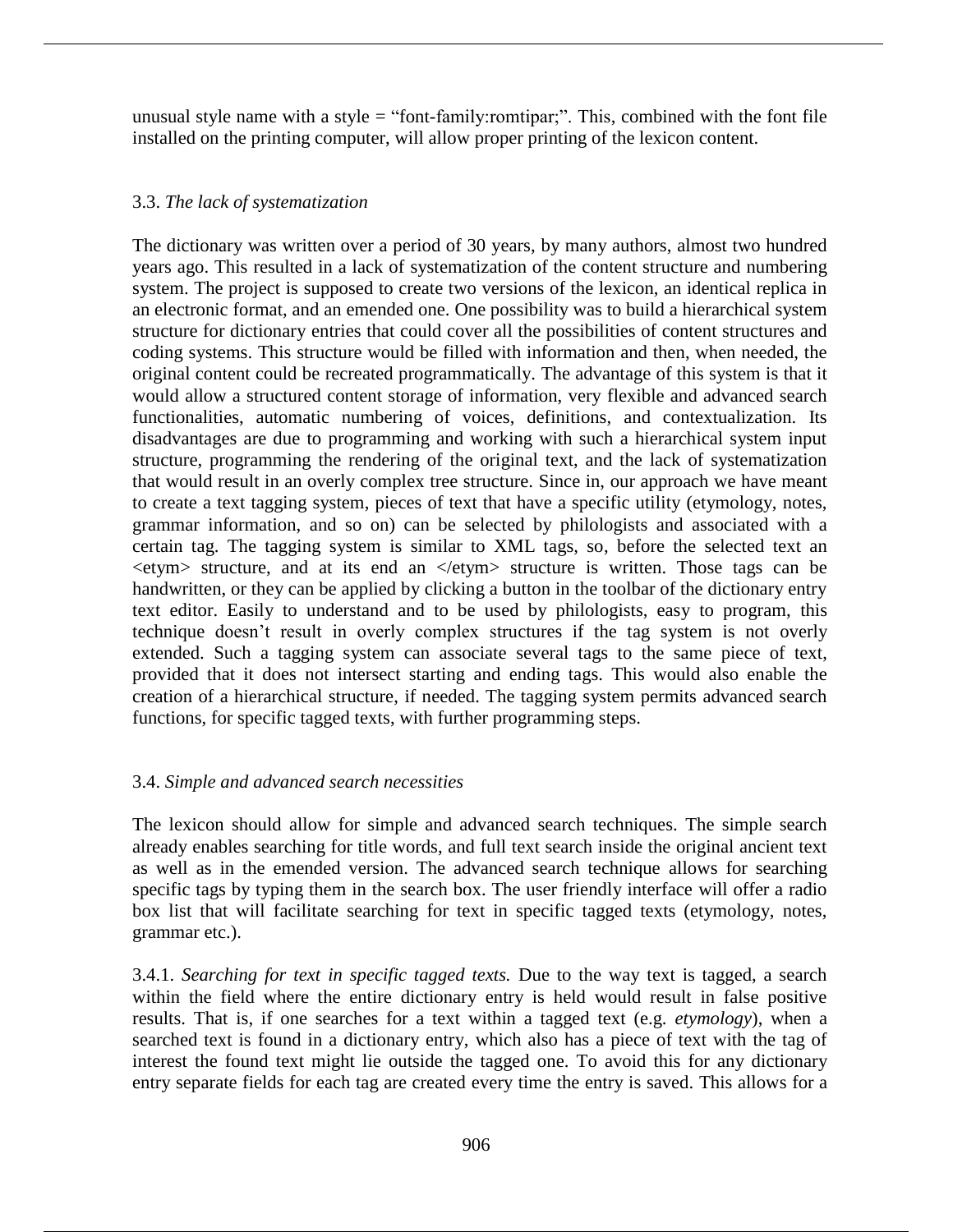specific search within fields specially designed for given tags. The same technique is applied for searching text written in a certain language.

3.4.2. *Dealing with accents and diacritics.* Accents and diacritics can make the search difficult due to the fact that search engines are designed to find exact matches. Users of search tools expect the results to be with or without accents and diacritics. In order to have diacritic-free versions for all dictionary entries, a separate field is created in the database to hold the accent and diacritics stripped version of the entry. This field will then also be used for the actual search queries.

3.4.3. *Ranking advanced full text search results by relevance*. In order to rank search results by relevance, MySQL full-text search capacities can be used: MATCH, AGAINST, along with Boolean operators such as truncation, negation, exact phrase, sub-expressions etc. (*Getting Started with MySQL's Full-Text Search Capacities*).

# 3.5. *Bibliometrics*

Having the text tagged for lexical, grammatical, etymological, multilanguage information allows for counting and computing statistics for any tag used in the system. This information can later be analyzed.

# 3.6. *Multiple users working on the project*

3.6.1. *Preventing simultaneous work.* In order to preserve the database integrity by preventing simultaneous work, each time a user opens a dictionary entry for editing, a field associated to the entry is set to – work in progress, and the id of the user who is working on it. When another user watches the list of entries the entries that are edited at that time are marked as – work in progress. Those marked entries can be opened but with a warning about being careful not to corrupt the work, and a text informing who the user working on that entry is. When an entry is saved and its windows closed the status of the entry changes, so it is not a work in progress anymore. The process is fulfilled with AJAX code.

3.6.2. *Allowing communication.* Problems dealing with dictionary entries can arise any time. If users encounter such a problem, they can check a checkbox that marks the entry as having a problem. Then, the user can describe the problem in a text field. Other users can filter the entries to see what other problems there are, and they can answer in the text field. A note for philologists is also available, to inform the others on specific issues regarding specific entries. Beside this technique, and beside team meetings, the users can use regular instant messaging software to communicate.

3.6.3. *Tracking log of dictionary entry versions.* Working in a team on each dictionary entry, can at times be difficult due to the asynchronous work on the entries. If any user erases a part of the text that was well written, or modifies something another user worked on previously, then problems may arise. To deal with these situations, a tracking log of each entry version is kept. Thus each time an entry is saved, the entry is added to a big field that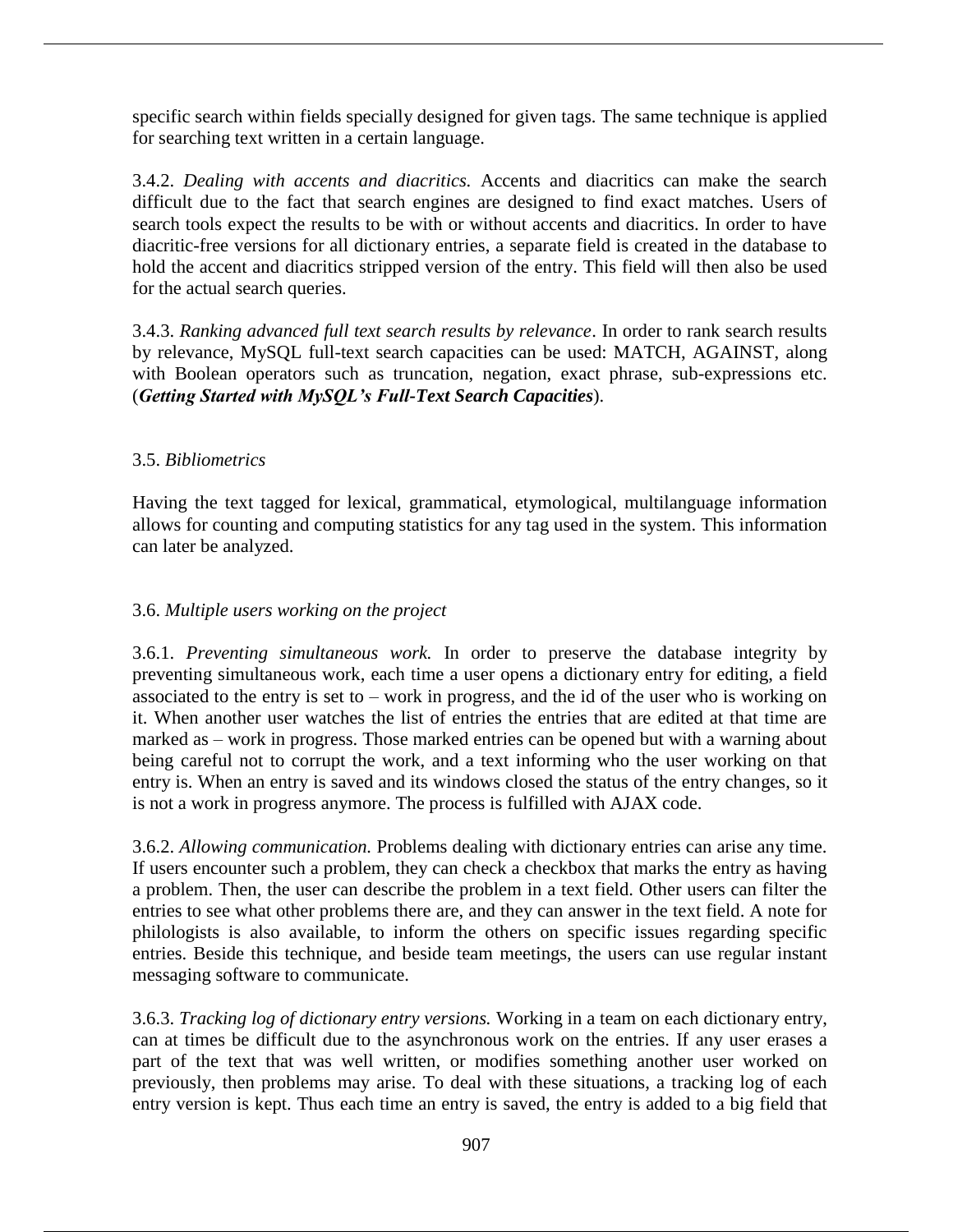contains all the previous saved versions of the entry, along with the name of the user who saved them, as well as the date and time stamp. This log can be used to retrieve old good work.

### 3.7. *Securing the system from fraudulent usage*

Any website should be secured for improper or fraudulent usage. This lexicon website uses a security in depth approach. Several security mechanisms are put in place to validate input, to prevent SQL injection attacks, cross site scripting and other attacks. The most important attack vectors for a dictionary are: the search box, GET and POST requests that can be forged to inject harmful SQL code into the database; the cross site scripting when the search terms are shown on the results web page, if they are not filtered, so that they can place harmful JavaScript code on the web page. To prevent such attacks, all inputs are filtered with Regular Expressions, content rules, length rules, and text transformation filters.

#### 4. Conclusions

The insufficient quality of electronic versions of the dictionary has made us try to develop a new online platform so as to make the lexicon available online. There are informatics issues that this lexicon raises for an electronic edition. Thus, the paper discusses informatics problems due to the old orthography, its multilingual nature, long introduction, annotation necessities and the lack of systematization, as well as challenges regarding advanced search necessities, bibliometrics, several users working on the project, and securing the system from fraudulent usage.

## Note

 $1$ <sup>1</sup>This work has been supported by a grant of the Romanian National Authority for Scientific Research, CNCS -UEFISCDI, project number PN-II-RU-TE-2011-3-0170.

### References

### **A. Dictionaires**

*Lesicon romănescu-lătinescu-ungurescu-nemţescu quare de mai mulţi autori, în cursul a trideci, şi mai multoru ani s'au lucrat seu Lexicon valachico-latino-hungaricogermanicum quod a pluribus auctoribus decursu triginta et amplius annorum elaboratum est***. 1825.** Budae: Typis et Sumtibus Typografiae Regiae Universitatis Hungaricae. (The Lexicon of Buda)

### **B. Other literature**

*About MySQL*. 6 Mars 2012. http://www.mysql.com/about/. *Ajax: A New Approach to Web Applications*. 6 Mars 2012. http://www.adaptivepath.com/ideas/ajax-new-approach-web-applications.